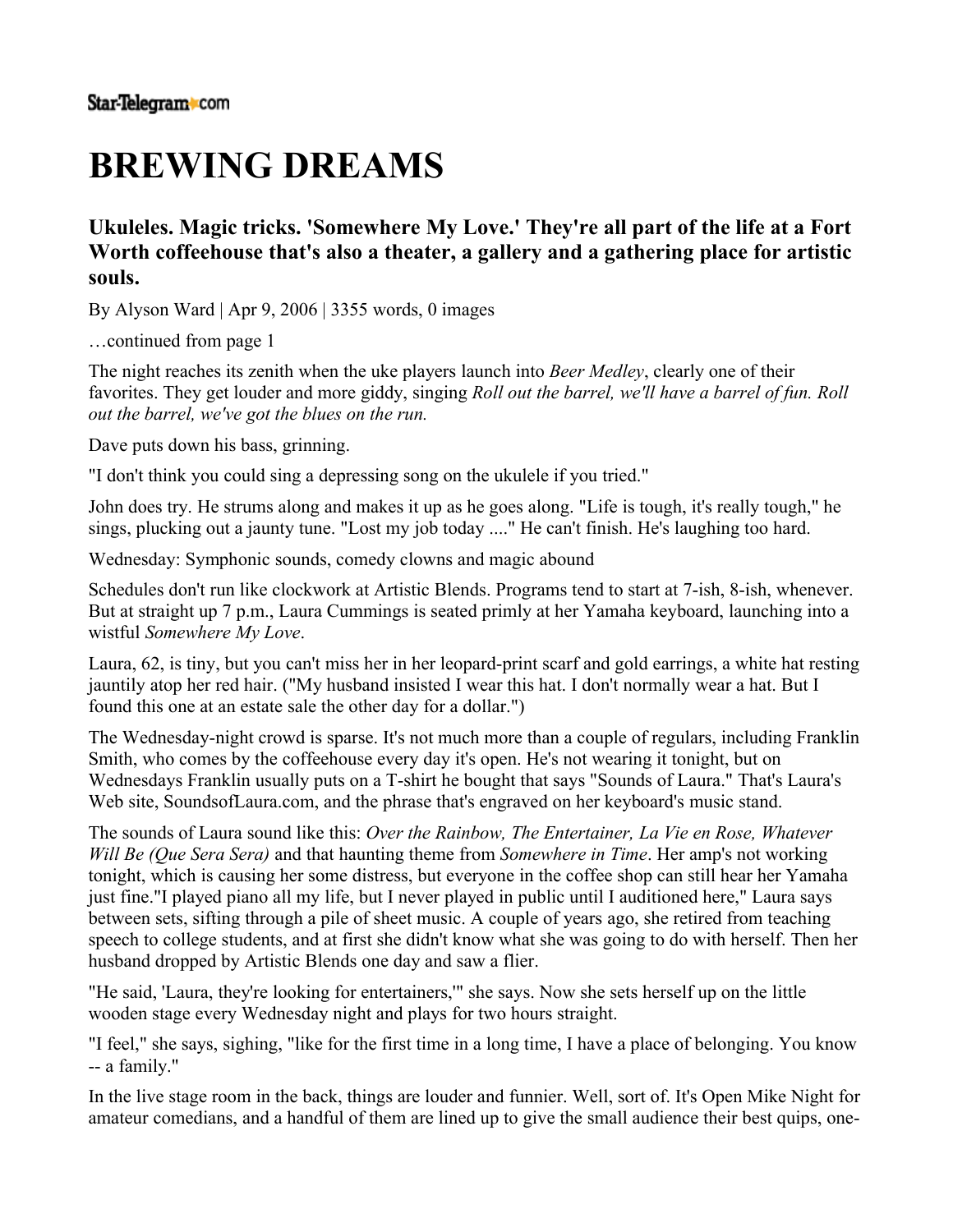liners and impressions. Tonight they've waived the \$3 cover because the group's not big enough to offer a full-length show.

"Ladies! I know you'll be honest. How many of your husbands, how many of your boyfriends have trouble asking for directions?"

That's Peter Wolf, the comedian who organizes the monthly show. He's also a church counselor with two seminary degrees, but he and his clean comedy can be booked for corporate retreats and church fellowships.

"I do -- I have trouble asking for directions," Peter continues. "... But I solved the problem. I got married. Now I send my wife in for directions."

Gentle laughter rises from the crowd.

Peter's son Alex bounds onto the stage next. Alex has his own business card: "Alex Wolf. Comedian." Alex is 12.

He strolls up to the microphone and whispers into it: "Please laugh."

They do.

"Thank you."

Then Alex launches into a routine about the trials of being 12.

"I need an Xbox," he says. "But my parents are so old-school, it took forever to get one. They thought it was something pornographic."

Later: "Guys ... guys ... want to know a secret about girls?"

Beat.

"Me, too."

As comedy night wraps up, Daniel Rosales is hanging out near the counter in the lobby. He's a magician who performs here one Saturday a month, and he has a few paintings hanging in the gallery. A couple of the paintings -- get this -- do magic tricks.A polished showman, Daniel ushers a small group toward the gallery to see the trick paintings.

Here's one. David Blaine, the master illusionist who froze himself into a block of ice in Times Square a few years ago, peers out of the painting. He's holding a real playing card.

Daniel tells 16-year-old Sara Lehr to pick a card, any card. She ends up with the three of diamonds.

"OK, look at David Blaine in the eyes and think about the card you chose," he says. "He's looking at your eyes and he's going to figure this out. Now. I want you to reach up to the picture and take the card off."

Sara does. It's the three of diamonds. She gasps and starts to giggle. "That's really creepy."

It is. Seriously. How did he do that?

"I didn't do it -- David Blaine did it," Daniel tells the open-mouthed group before him. "And for \$150, someone can find out how. Yes, folks, this magic-trick painting is for *sale*."

Thursday: Penny Lane and the meaning of life

On the bill tonight: Cai Olsen, 11. She's a Fort Worth fifth-grader who plays a mean Beatles tune on the piano.

In a bright green Beatles T-shirt and jeans, her blond hair tied back neatly in two braids, Cai starts